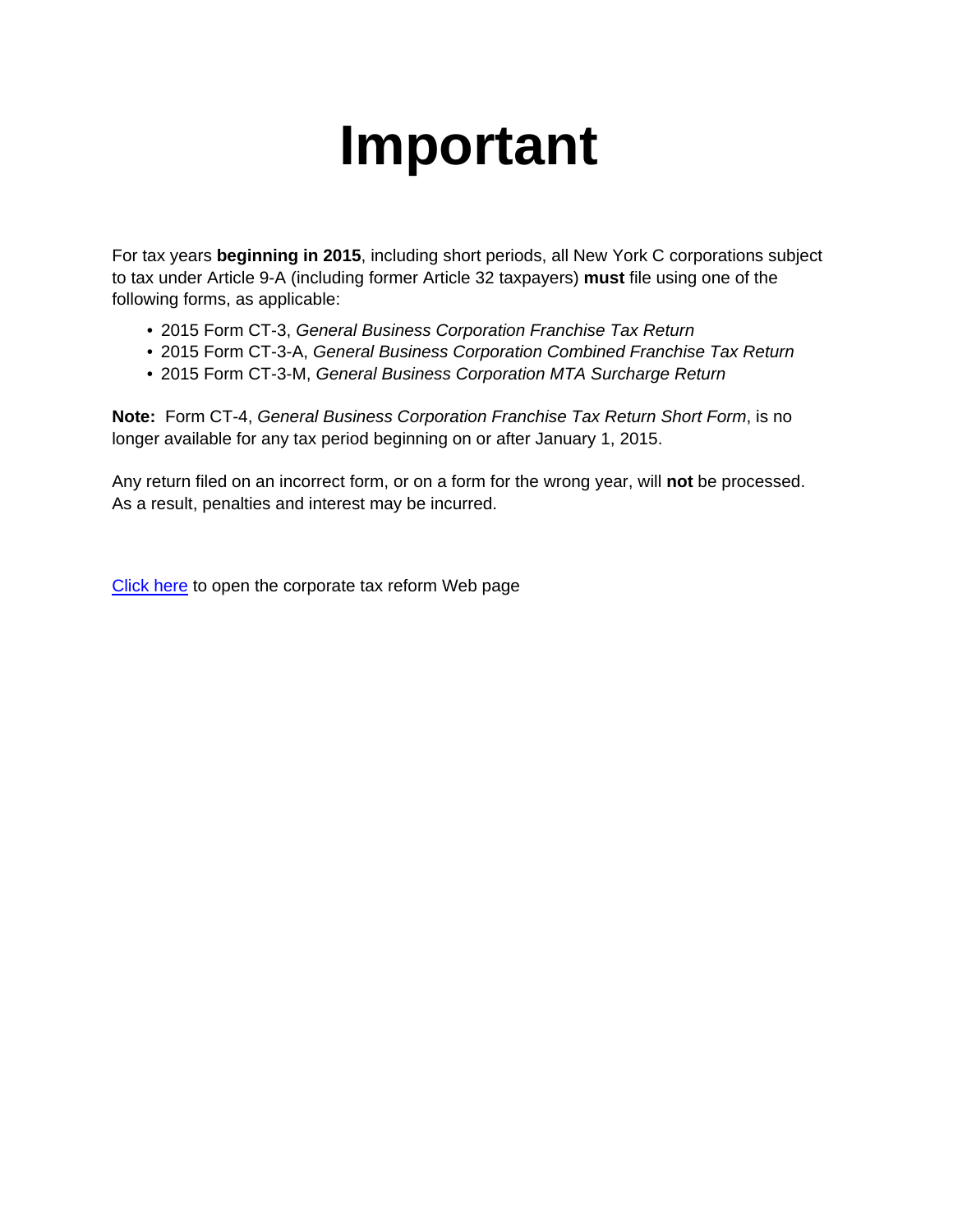|                                                                                                                                                                                                                                                                                                                                                                                         | Tax Law - Article 9-A                                       |                           |                                                                                                                                           |                                                                                                                                                                                                                                |
|-----------------------------------------------------------------------------------------------------------------------------------------------------------------------------------------------------------------------------------------------------------------------------------------------------------------------------------------------------------------------------------------|-------------------------------------------------------------|---------------------------|-------------------------------------------------------------------------------------------------------------------------------------------|--------------------------------------------------------------------------------------------------------------------------------------------------------------------------------------------------------------------------------|
|                                                                                                                                                                                                                                                                                                                                                                                         |                                                             |                           | All filers must enter tax period:                                                                                                         |                                                                                                                                                                                                                                |
| Amended return<br>Final return<br>(see instructions)                                                                                                                                                                                                                                                                                                                                    |                                                             |                           |                                                                                                                                           | ending                                                                                                                                                                                                                         |
| Employer identification number (EIN)                                                                                                                                                                                                                                                                                                                                                    | File number                                                 | Business telephone number |                                                                                                                                           | If you claim an<br>overpayment, mark<br>an $X$ in the box                                                                                                                                                                      |
| Legal name of corporation                                                                                                                                                                                                                                                                                                                                                               |                                                             |                           | Trade name/DBA                                                                                                                            |                                                                                                                                                                                                                                |
| Mailing name (if different from legal name above)                                                                                                                                                                                                                                                                                                                                       |                                                             |                           | State or country of incorporation                                                                                                         | Date received (for Tax Department use only)                                                                                                                                                                                    |
| C/O<br>Number and street or PO box                                                                                                                                                                                                                                                                                                                                                      |                                                             |                           | Date of incorporation                                                                                                                     |                                                                                                                                                                                                                                |
|                                                                                                                                                                                                                                                                                                                                                                                         |                                                             |                           |                                                                                                                                           |                                                                                                                                                                                                                                |
| City                                                                                                                                                                                                                                                                                                                                                                                    | State                                                       | ZIP code                  | Foreign corporations: date began<br>business in NYS                                                                                       |                                                                                                                                                                                                                                |
| NAICS business code number (from federal return)<br>Principal business activity                                                                                                                                                                                                                                                                                                         | If address/phone<br>above is new,<br>mark an $X$ in the box | information in Form CT-1. | If you need to update your address or phone<br>information for corporation tax, or other tax<br>types, you can do so online. See Business | Audit (for Tax Department use only)                                                                                                                                                                                            |
| Metropolitan transportation business tax (MTA surcharge)<br>During the tax year did you do business, employ capital, own or lease property, or maintain an office in the<br>Metropolitan Commuter Transportation District (MCTD)? If Yes, you must file Form CT-3M/4M. The MCTD includes<br>the counties of New York, Bronx, Kings, Queens, Richmond, Dutchess, Nassau, Orange, Putnam, |                                                             |                           |                                                                                                                                           |                                                                                                                                                                                                                                |
|                                                                                                                                                                                                                                                                                                                                                                                         |                                                             |                           |                                                                                                                                           | Yes  <br>Payment enclosed                                                                                                                                                                                                      |
| Pay amount shown on line 43. Make payable to: New York State Corporation Tax<br>Attach your payment here. Detach all check stubs. (See instructions for details.)                                                                                                                                                                                                                       |                                                             |                           |                                                                                                                                           | A                                                                                                                                                                                                                              |
| <b>B.</b> Federal return filed (you must mark an $X$ in one): Attach a complete copy of your federal return.                                                                                                                                                                                                                                                                            |                                                             |                           |                                                                                                                                           |                                                                                                                                                                                                                                |
|                                                                                                                                                                                                                                                                                                                                                                                         |                                                             |                           |                                                                                                                                           | Other: and the contract of the contract of the contract of the contract of the contract of the contract of the contract of the contract of the contract of the contract of the contract of the contract of the contract of the |
| Consolidated basis •                                                                                                                                                                                                                                                                                                                                                                    |                                                             |                           |                                                                                                                                           |                                                                                                                                                                                                                                |
| C. If you included a qualified subchapter S subsidiary (QSSS) in this return, mark an X in the box and attach                                                                                                                                                                                                                                                                           |                                                             |                           |                                                                                                                                           |                                                                                                                                                                                                                                |
| D. Have you underreported your tax due on past returns? To correct this without penalty, visit our Web site (see Need help?).                                                                                                                                                                                                                                                           |                                                             |                           |                                                                                                                                           |                                                                                                                                                                                                                                |
| E. Do you have an interest in, or have you rented, real property located in New York State? (mark an X                                                                                                                                                                                                                                                                                  |                                                             |                           |                                                                                                                                           |                                                                                                                                                                                                                                |
| F. Has there been a transfer or acquisition of controlling interest in the entity during the last 3 years? (mark an X                                                                                                                                                                                                                                                                   |                                                             |                           |                                                                                                                                           |                                                                                                                                                                                                                                |
|                                                                                                                                                                                                                                                                                                                                                                                         |                                                             |                           |                                                                                                                                           |                                                                                                                                                                                                                                |
| If Yes, enter the name and EIN below. If more than one, attach list with names and EINs.                                                                                                                                                                                                                                                                                                |                                                             |                           |                                                                                                                                           | $No \bullet$<br>$No \bullet$<br>$No \cdot$<br>No                                                                                                                                                                               |

446001120094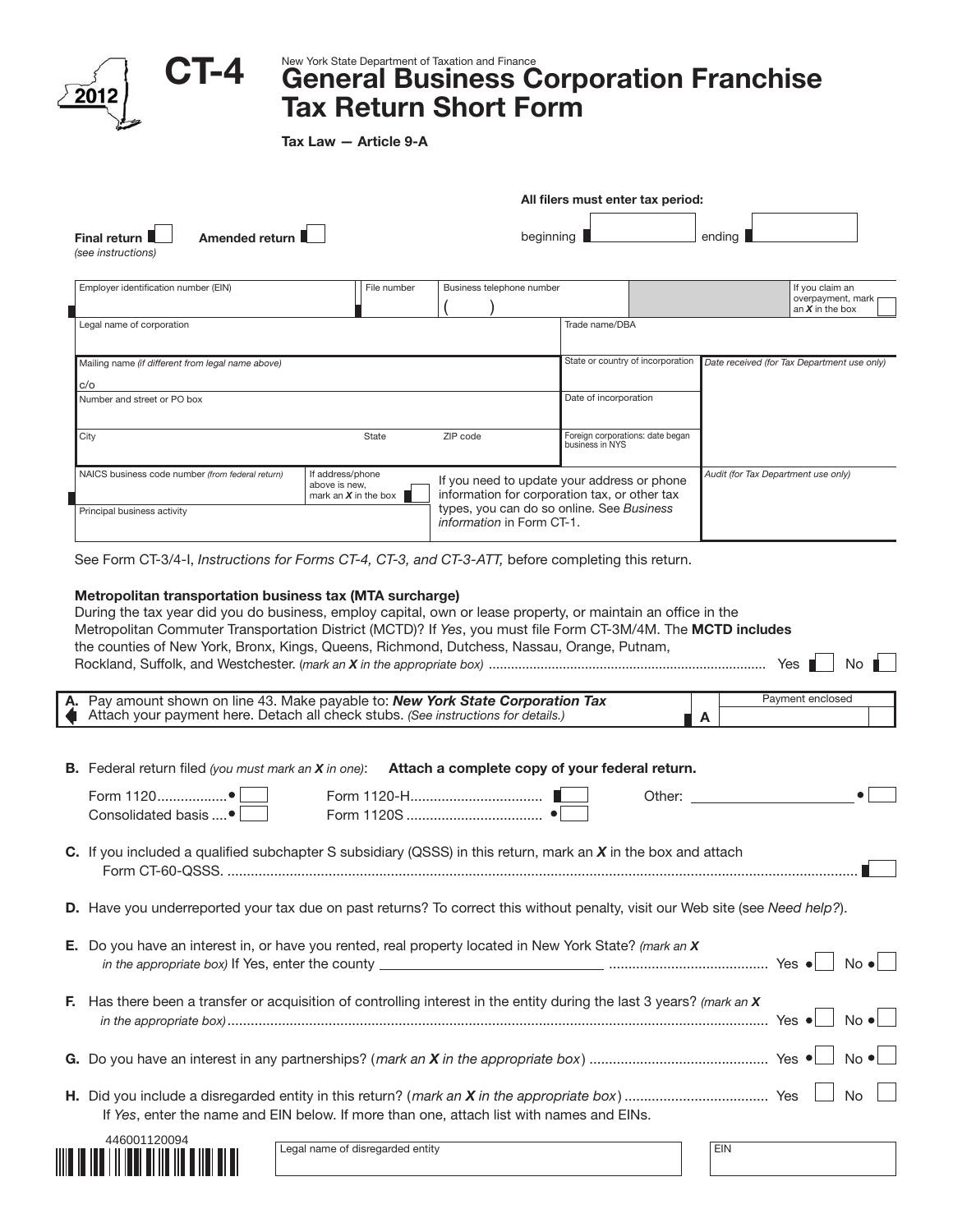## Computation of capital base *(enter whole dollars for lines 13 through 18; see instructions)*

|                                                                                                       |                   | B           |    | C             |
|-------------------------------------------------------------------------------------------------------|-------------------|-------------|----|---------------|
|                                                                                                       | Beginning of year | End of year |    | Average value |
|                                                                                                       |                   |             |    |               |
| 14 Real property and marketable securities                                                            |                   |             |    |               |
|                                                                                                       |                   |             |    |               |
| <b>15</b> Subtract line 14 from line 13                                                               |                   |             |    |               |
| 16 Real property and marketable securities                                                            |                   |             |    |               |
| at fair market value                                                                                  |                   |             |    |               |
| 17 Adjusted total assets (add lines 15 and 16)                                                        |                   |             |    |               |
|                                                                                                       |                   |             |    |               |
|                                                                                                       |                   |             |    |               |
|                                                                                                       |                   |             | 20 |               |
|                                                                                                       |                   |             |    |               |
| Computation of minimum taxable income (MTI) base                                                      |                   |             |    |               |
|                                                                                                       |                   |             |    |               |
|                                                                                                       |                   |             |    |               |
|                                                                                                       |                   |             |    |               |
|                                                                                                       |                   |             |    |               |
|                                                                                                       |                   |             |    |               |
|                                                                                                       |                   |             |    |               |
|                                                                                                       |                   |             |    |               |
| <b>Computation of tax</b> (continued on page 3)                                                       |                   |             |    |               |
|                                                                                                       |                   |             |    |               |
|                                                                                                       |                   |             | 28 |               |
| 29 Tax on capital base from line 20 (see instructions)                                                |                   |             |    |               |
| New small business:<br>First year $\bullet$                                                           |                   |             | 29 |               |
| 30 Fixed dollar minimum tax (See Table 9 or 10 of the Tax rates schedule in Form CT-3/4-I. You        |                   |             |    |               |
|                                                                                                       |                   |             | 30 |               |
|                                                                                                       |                   |             |    |               |
| 32 Tax due (amount from line 27, 28, 29, or 30, whichever is largest; see instructions for exception) |                   |             | 32 |               |
| First installment of estimated tax for next period:                                                   |                   |             |    |               |
|                                                                                                       |                   |             |    |               |
|                                                                                                       |                   |             |    |               |
|                                                                                                       |                   |             | 34 |               |
|                                                                                                       |                   |             |    |               |
|                                                                                                       |                   |             | 36 |               |

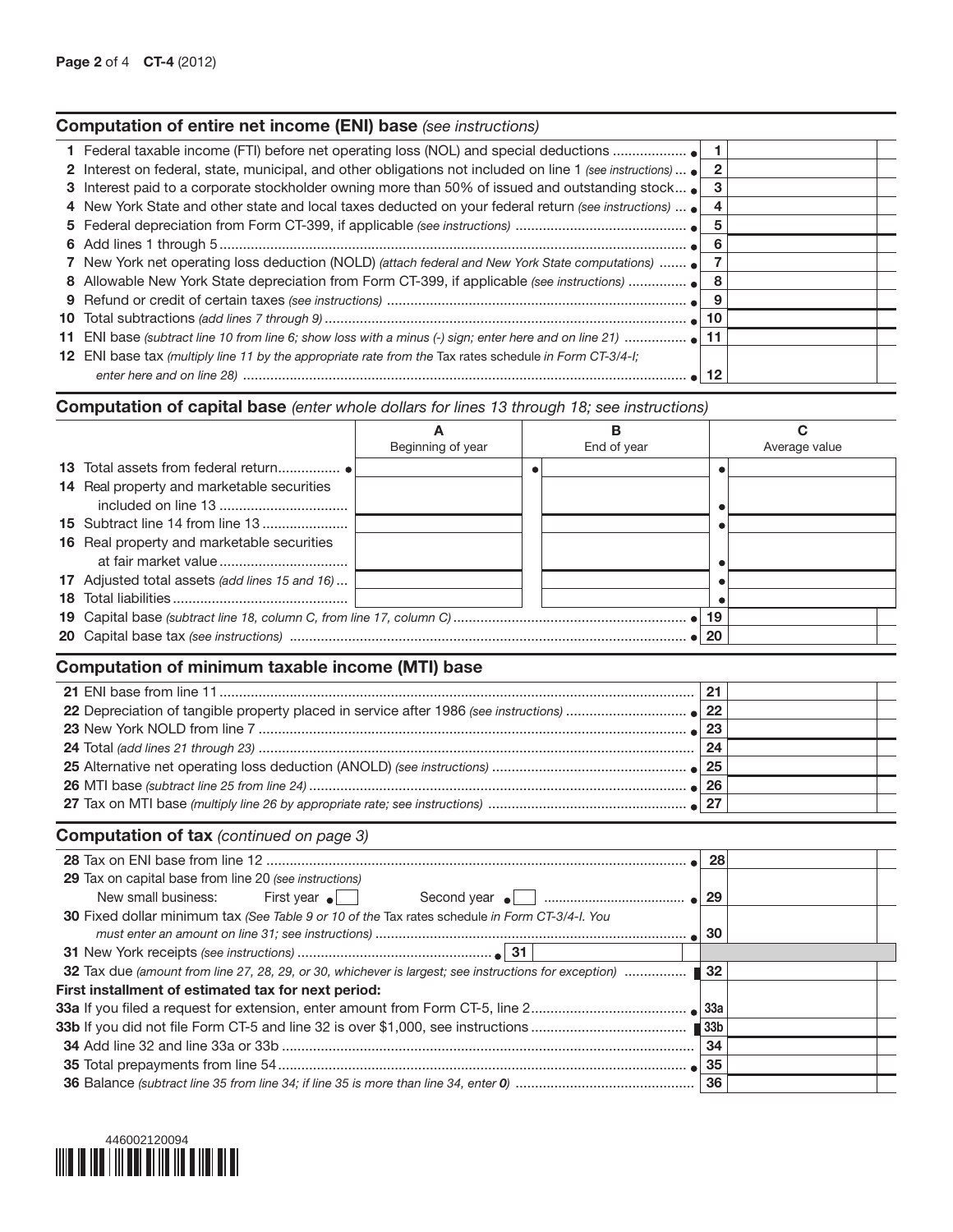| <b>Computation of tax</b> (continued from page 2)                                                                                                                                                   |    |           |                   |               |              |
|-----------------------------------------------------------------------------------------------------------------------------------------------------------------------------------------------------|----|-----------|-------------------|---------------|--------------|
|                                                                                                                                                                                                     |    |           | 37                |               |              |
|                                                                                                                                                                                                     |    |           |                   |               |              |
|                                                                                                                                                                                                     |    |           |                   |               |              |
|                                                                                                                                                                                                     |    |           | 40                |               |              |
| Voluntary gifts/contributions (see instructions):                                                                                                                                                   |    |           |                   |               |              |
|                                                                                                                                                                                                     |    | 00        |                   |               |              |
| 41b Amount for Breast Cancer Research and Education Fund 141b                                                                                                                                       |    | 00        |                   |               |              |
| 41c Amount for Prostate Cancer Research, Detection, and Education Fund ■41c                                                                                                                         |    | 00        |                   |               |              |
|                                                                                                                                                                                                     |    | 00        |                   |               |              |
| 41e Amount for Volunteer Firefighting & EMS Recruitment Fund 41e                                                                                                                                    |    | 00        |                   |               |              |
|                                                                                                                                                                                                     |    |           | 42                |               |              |
| 43 Balance due (If line 35 is less than line 42, subtract line 35 from line 42 and enter here. This is the amount                                                                                   |    |           |                   |               |              |
|                                                                                                                                                                                                     |    |           | $\blacksquare$ 43 |               |              |
| 44 Overpayment (If line 35 is more than line 42, subtract line 42 from line 35. This is your overpayment; enter                                                                                     |    |           |                   |               |              |
|                                                                                                                                                                                                     |    |           | 44                |               |              |
|                                                                                                                                                                                                     |    |           |                   |               |              |
|                                                                                                                                                                                                     |    |           | 46                |               |              |
|                                                                                                                                                                                                     |    |           |                   |               |              |
|                                                                                                                                                                                                     |    |           |                   |               |              |
| <b>Composition of prepayments on line 35</b> (see instructions)                                                                                                                                     |    | Date paid |                   | <b>Amount</b> |              |
|                                                                                                                                                                                                     | 49 |           |                   |               |              |
|                                                                                                                                                                                                     |    |           |                   |               |              |
|                                                                                                                                                                                                     |    |           |                   |               |              |
|                                                                                                                                                                                                     |    |           |                   |               |              |
|                                                                                                                                                                                                     | 51 |           |                   |               |              |
| Period<br>52 Overpayment credited from prior years                                                                                                                                                  |    |           | 52                |               |              |
| 53 Overpayment credited from Form CT-3M/4M<br>Period                                                                                                                                                |    |           | 53                |               |              |
| 54 Total prepayments (add lines 49 through 53; enter here and on line 35)                                                                                                                           |    |           | 54                |               |              |
| Interest paid to shareholders                                                                                                                                                                       |    |           |                   |               |              |
| 55 Did this corporation make any payments treated as interest in the computation of ENI to                                                                                                          |    |           |                   |               |              |
| shareholders owning directly or indirectly, individually or in the aggregate, more than                                                                                                             |    |           |                   |               |              |
| 50% of the corporation's issued and outstanding capital stock? (mark an X in the appropriate box)<br>If Yes, complete the following and lines 56 through 59 (attach additional sheets if necessary) |    |           |                   | Yes $\bullet$ | No ●         |
| Shareholder's name<br>SSN or EIN                                                                                                                                                                    |    |           | 55                |               |              |
|                                                                                                                                                                                                     |    |           |                   |               |              |
|                                                                                                                                                                                                     |    |           | 56                |               |              |
| 57                                                                                                                                                                                                  |    |           | 57                |               |              |
|                                                                                                                                                                                                     |    |           | 58                |               |              |
|                                                                                                                                                                                                     |    |           |                   |               |              |
|                                                                                                                                                                                                     |    |           | 59                | Yes $\bullet$ | $No \bullet$ |
| <b>Corporations organized outside New York State only</b>                                                                                                                                           |    |           |                   |               |              |
| Capital stock issued and outstanding:<br>Value<br>\$                                                                                                                                                |    |           |                   |               |              |
|                                                                                                                                                                                                     |    |           |                   |               |              |
| 60 Number of par shares<br>\$<br>Value                                                                                                                                                              |    |           |                   |               |              |
| 61 Number of no-par shares                                                                                                                                                                          |    |           |                   |               |              |
|                                                                                                                                                                                                     |    |           |                   |               |              |